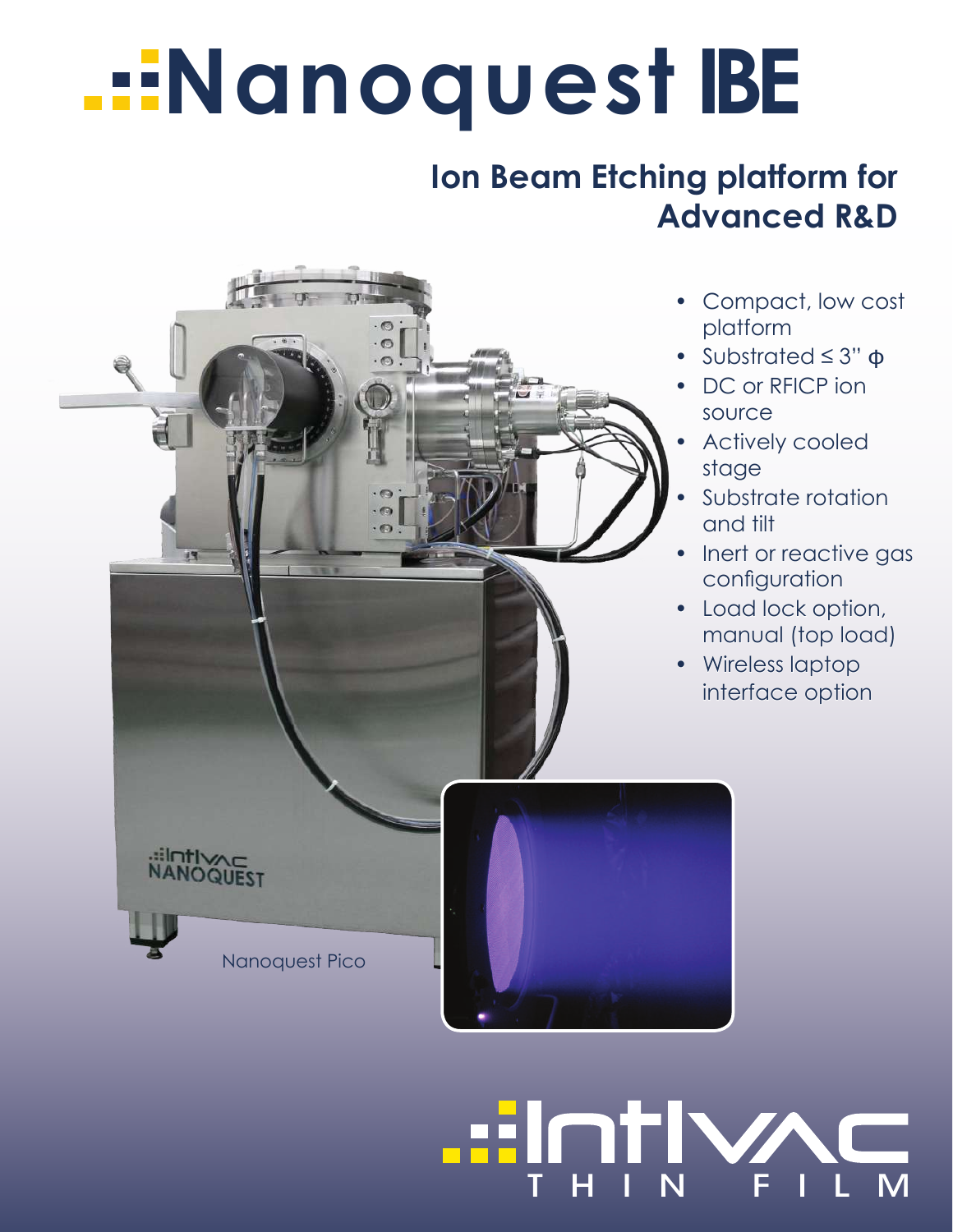## **NANOQUEST**

#### **ION BEAM ETCHING (IBE)**

**Intlvac's Nanoquest ion beam etch (IBE) platform employs state-of-the-art features and proprietary design to meet today's nanofabrication requirements. With its inherent precision and ability to dry etch any material, the Nanoquest technology uniquely fits the need to repeatably remove diverse materials which are designed into innovative MEMS, optical, sensing, photonic, RF/ microwave, passive power components, biocompatible, and memory devices.**



**SEM Cross-section of a GaAs element.**



#### **EXAMPLE OF SAMPLE PREPARATION**

- **1. Mounted sample to Si wafer with special conductive adhesive**
- **2. Wafer mounted in IBE stage chuck**
- **3. Chuck loaded onto stage**



www.intlvac.com

1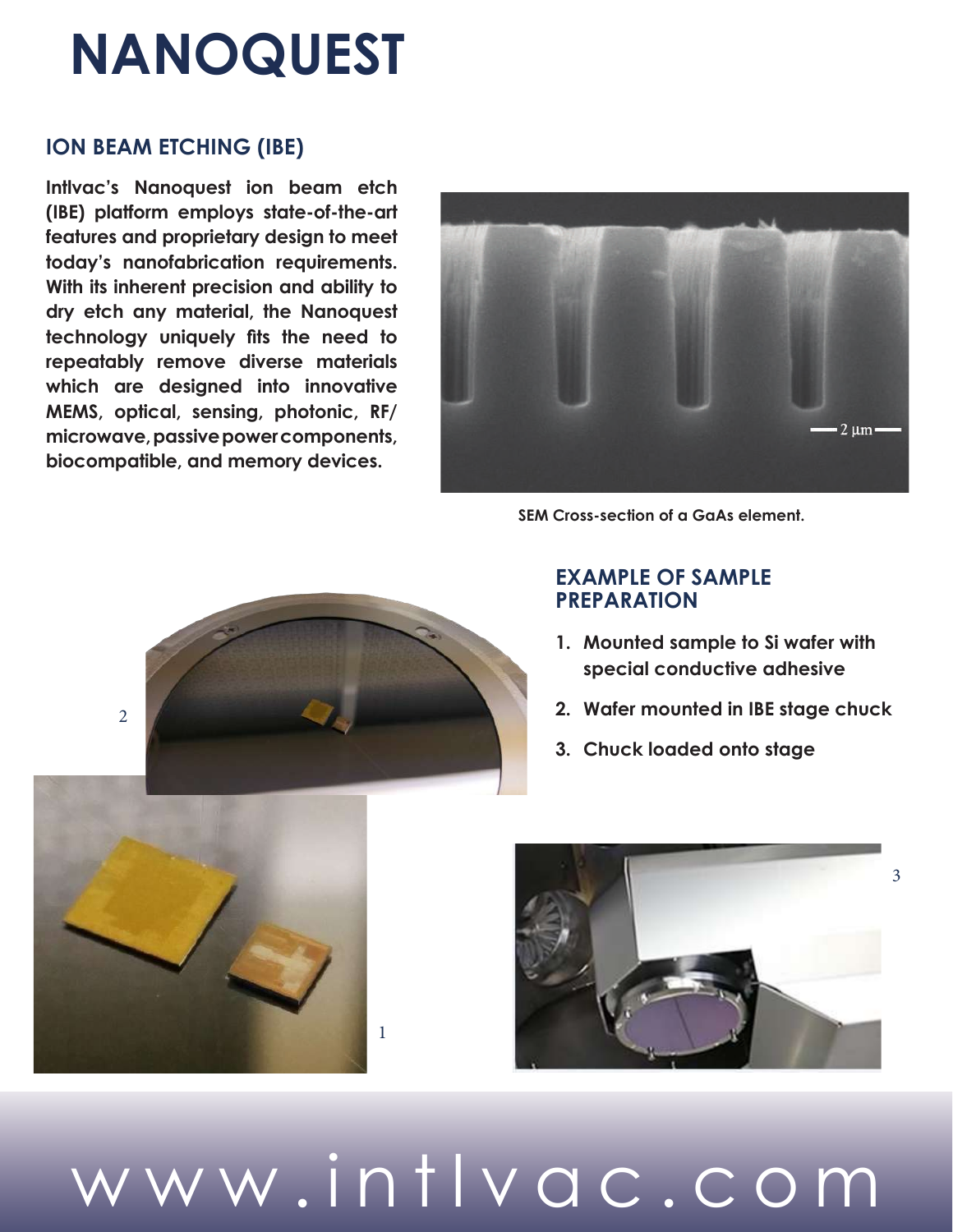### *IC DELAYERING FOR FAILURE ANALYSIS*



**Full Chip - Before Etch**



**Full Chip - After Etch**



### **Section of Chip - Before & After**



### **Features**

- Uniformly delayers full IC chip area
- Clean, non-contact, no damage
- Not reliant on chemistry
- Precisely removes microns of all electronic materials
- Optimization of material etch selectivity
- Ion incidence angle enables planarization
- Angstrom level resolution and repeatability
- In-situ monitoring and control

# www.intlvac.com